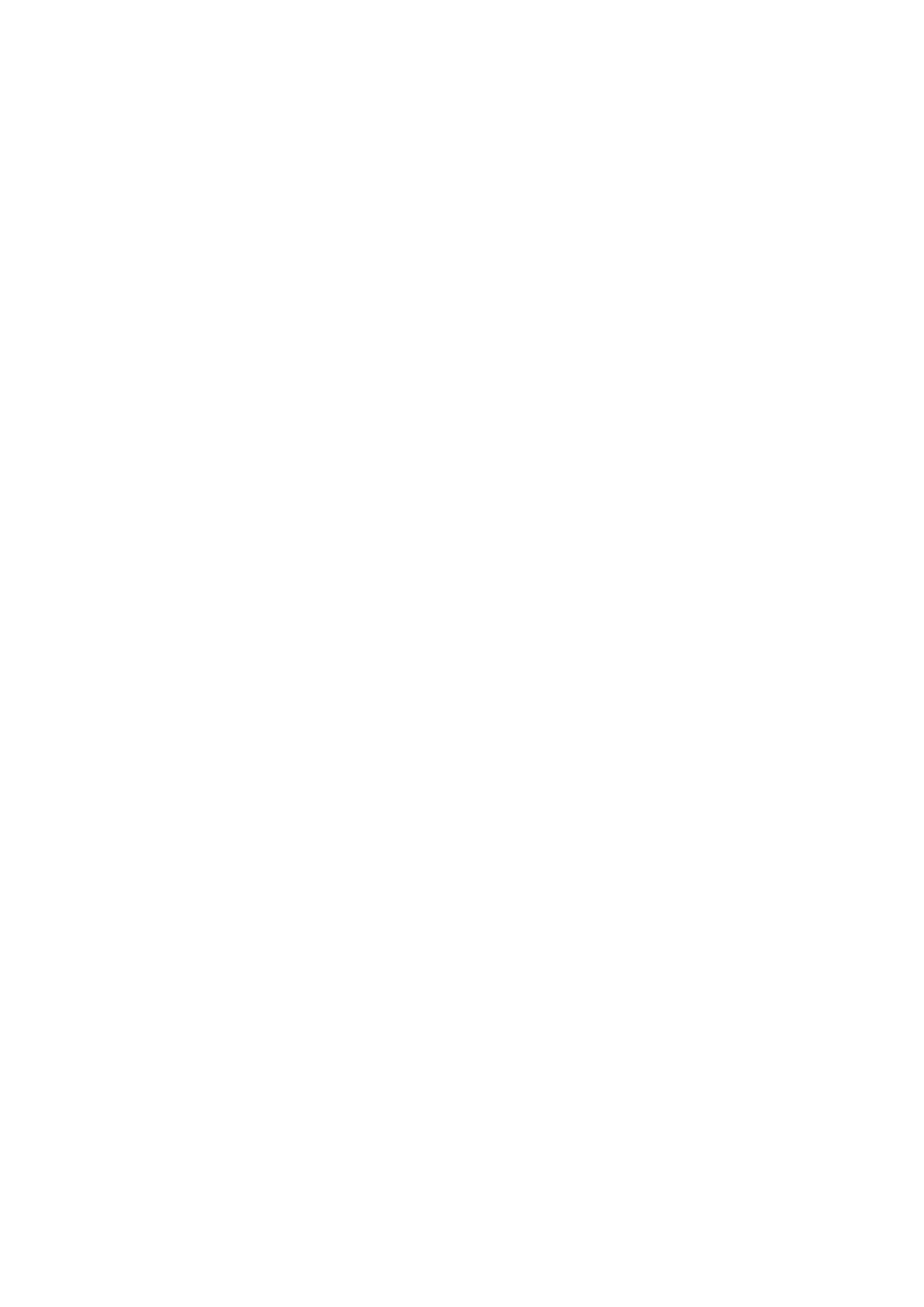

## **1 Welcome**

The chairperson opened the meeting and welcomed those in attendance.

## **2 Apologies**

Note the apology from Member C Smith for lateness due to technical issues.

## **3 Declaration of Interest**

Chairperson P Pirrie declared an interest in Item 14 - Endorsing Business Improvement District (BID) target rate grants for 2022/2023.

## **4 Confirmation of Minutes**

Resolution number RD/2022/52

MOVED by Chairperson P Pirrie, seconded by Deputy Chairperson B Houlbrooke:

#### **That the Rodney Local Board:**

**a) confirm the ordinary minutes of its meeting, held on Wednesday 20 April 2022 and the extraordinary minutes of its meeting, held on Wednesday 11 May 2022, as a true and correct record.**

**CARRIED**

## **5 Leave of Absence**

There were no leaves of absence.

## **6 Acknowledgements**

There were no acknowledgements.

## **7 Petitions**

There were no petitions.

## **8 Deputations**

## **8.1 Deputation: Pest Free Coatesville**

Gary Langridge from Pest Free Coatesville was in attendance for this item.

A PowerPoint presentation was given. A copy has been placed on the Auckland Council website as a minutes attachment.

Resolution number RD/2022/53

MOVED by Member L Johnston, seconded by Member D Hancock:

## **That the Rodney Local Board:**

**a) Thank Mr Langridge for his presentation and attendance.**

# **CARRIED**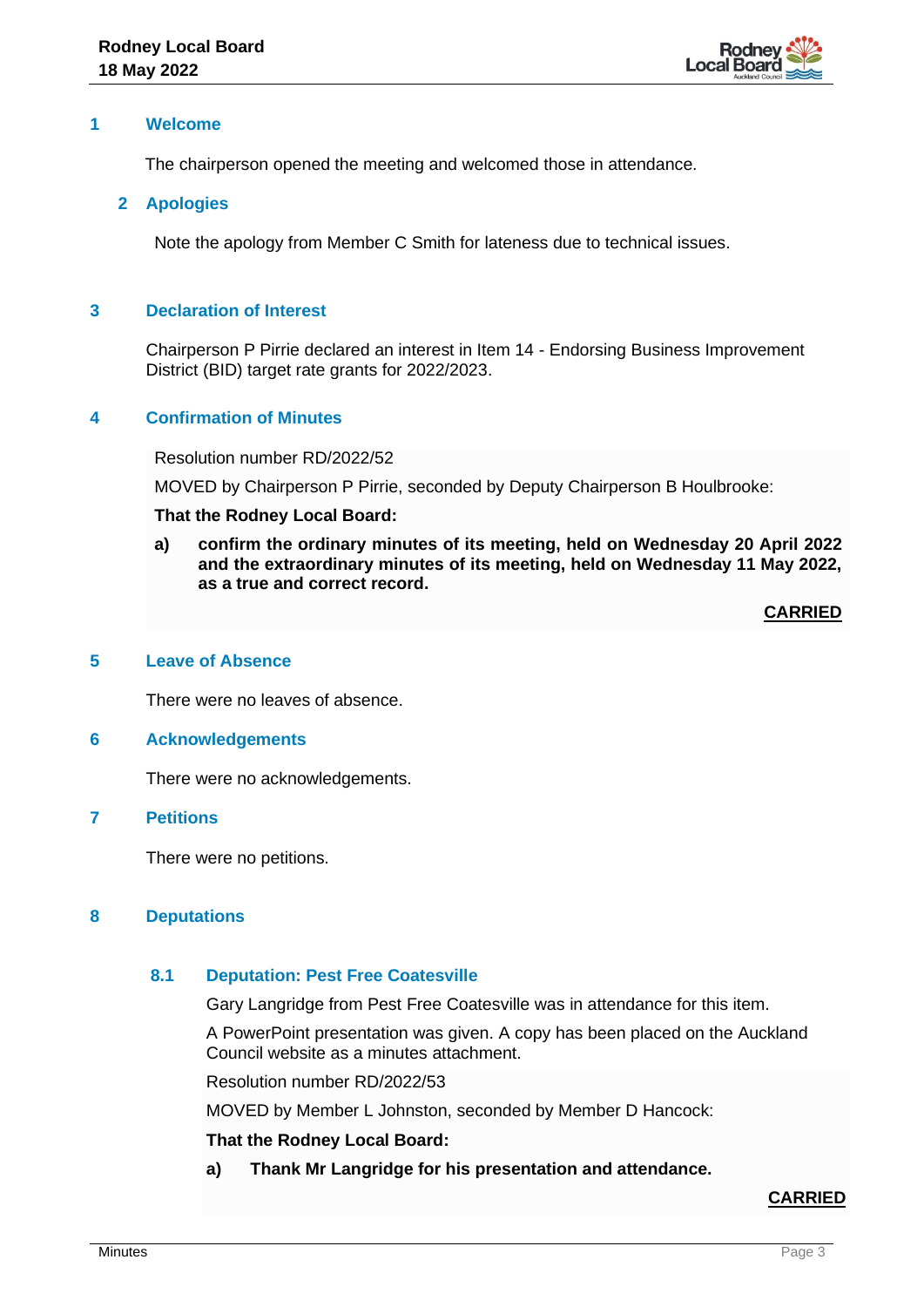

# **Attachments**

A 18 May 2022 - Rodney Local Board, Item 8.1 - Deputation: Pest Free Coatesville - presentation

# **8.2 Deputation: Mahurangi College Living Classroom**

Christina Merrick and students from Mahurangi College were in attendance for this item.

A PowerPoint presentation was given. A copy has been placed on the Auckland Council website as a minutes attachment.

Resolution number RD/2022/54

MOVED by Member S Garner, seconded by Deputy Chairperson B Houlbrooke:

## **That the Rodney Local Board:**

**a) thank Ms Merrick and the and students from Mahurangi College for their presentation and attendance.**

**CARRIED**

## **Attachments**

A 18 May 2022 - Rodney Local Board, Item 8.2 - Deputation: Mahurangi College Living Classroom - presentation

# **8.3 Deputation: Joshua Hill - Bus Services**

Joshua Hill was in attendance for this item.

Resolution number RD/2022/55

MOVED by Chairperson P Pirrie, seconded by Member D Hancock:

## **That the Rodney Local Board:**

**a) thank Mr Hill for his presentation and attendance.**

## **CARRIED**

## **8.4 Deputation: Te Araroa Trail**

Clayton Wakefield and Denis Stanton from the Te Araroa Auckland Trust as in attendance for this item.

Resolution number RD/2022/56

MOVED by Member S Garner, seconded by Member T Holdgate:

## **That the Rodney Local Board:**

**a) thank Mr Wakefield and Mr Stanton from the Te Araroa Auckland Trust for their presentation and attendance.**

## **CARRIED**

# **9 Public Forum**

## **9.1 Public Forum: Omaha Beach Golf Club**

This item was deferred at the request of the Omaha Beach Golf Club.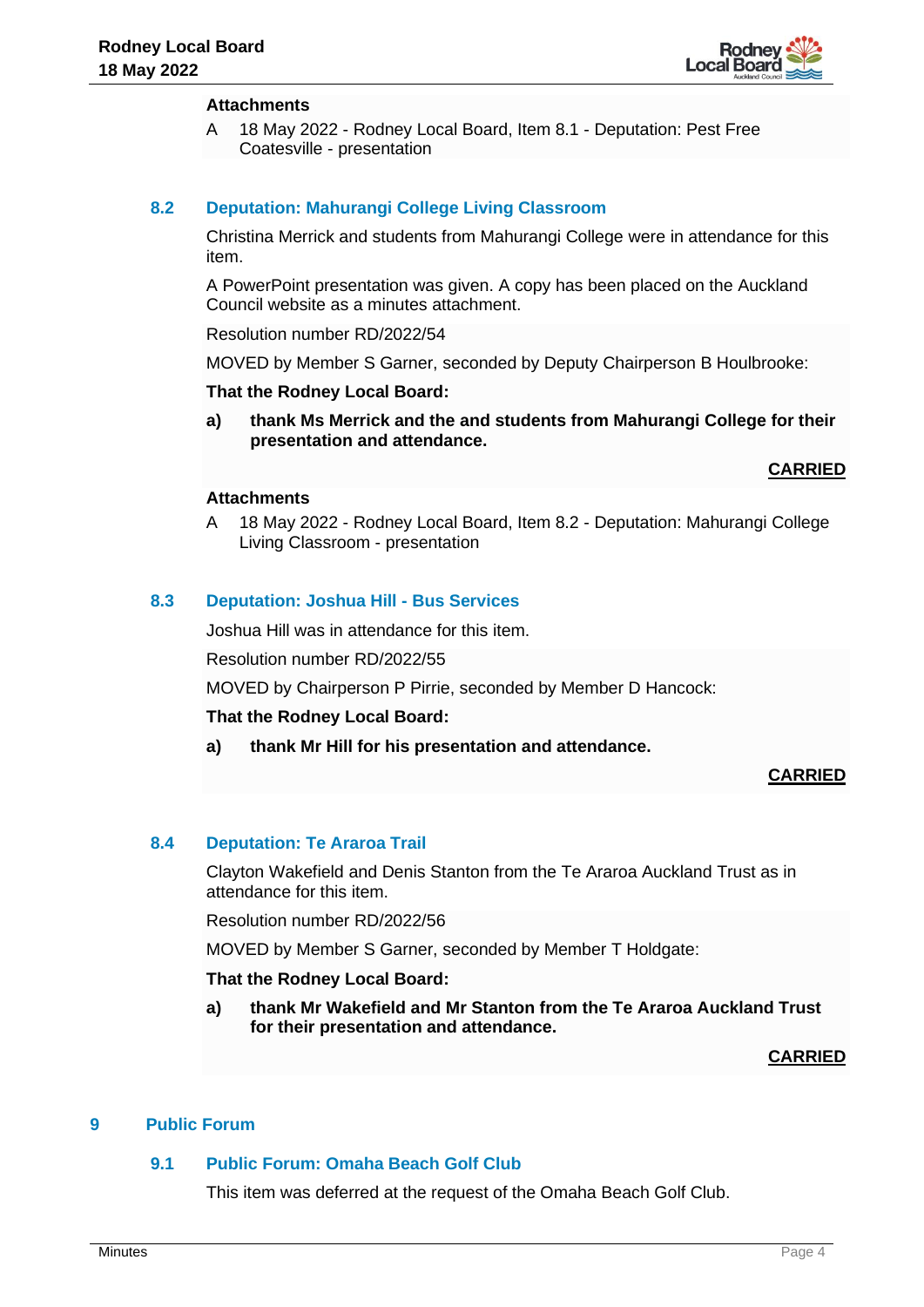

# **9.2 Public Forum: Caroline Milner**

Caroline Milner was in attendance for this item to speak in support of the proposed new Rodney Street, Wellsford footpath.

Resolution number RD/2022/57

MOVED by Chairperson P Pirrie, seconded by Deputy Chairperson B Houlbrooke:

## **That the Rodney Local Board:**

**a) thank Ms Milner for her attendance at the meeting.**

**CARRIED**

## **9.3 Public Forum: Annie Sulway**

Annie Sulway was in attendance for this item to speak in support of the proposed new Rodney Street, Wellsford footpath.

Resolution number RD/2022/58

MOVED by Chairperson P Pirrie, seconded by Member C Smith:

## **That the Rodney Local Board:**

## **a) thank Ms Sulway for her attendance at the meeting.**

**CARRIED**

## **10 Extraordinary Business**

There was no extraordinary business.

## **11 Draft Auckland Golf Investment Plan**

Resolution number RD/2022/59

MOVED by Chairperson P Pirrie, seconded by Deputy Chairperson B Houlbrooke:

## **That the Rodney Local Board:**

**a) agree that item 11: Draft Auckland Golf Investment Plan be deferred until the next meeting of the Rodney Local Board scheduled to be held on Wednesday 22 June 2022 at 3pm.**

**CARRIED**

## **12 Rodney Local Parks Management Plan - approval of draft plan for public notification and establishing the hearings panel**

Kiri Le Heron – Service and Asset Planning Specialist was in attendance for this item.

Resolution number RD/2022/60

MOVED by Chairperson P Pirrie, seconded by Member S Garner:

That the Rodney Local Board:

**a) approve the draft Rodney Local Parks Management Plan for public consultation (Attachments A to F to the agenda report, dated May 2022)**

## **c) appoint a hearings panel consisting of independent hearings commissioners to:**

**i) hear objections and comments from submitters**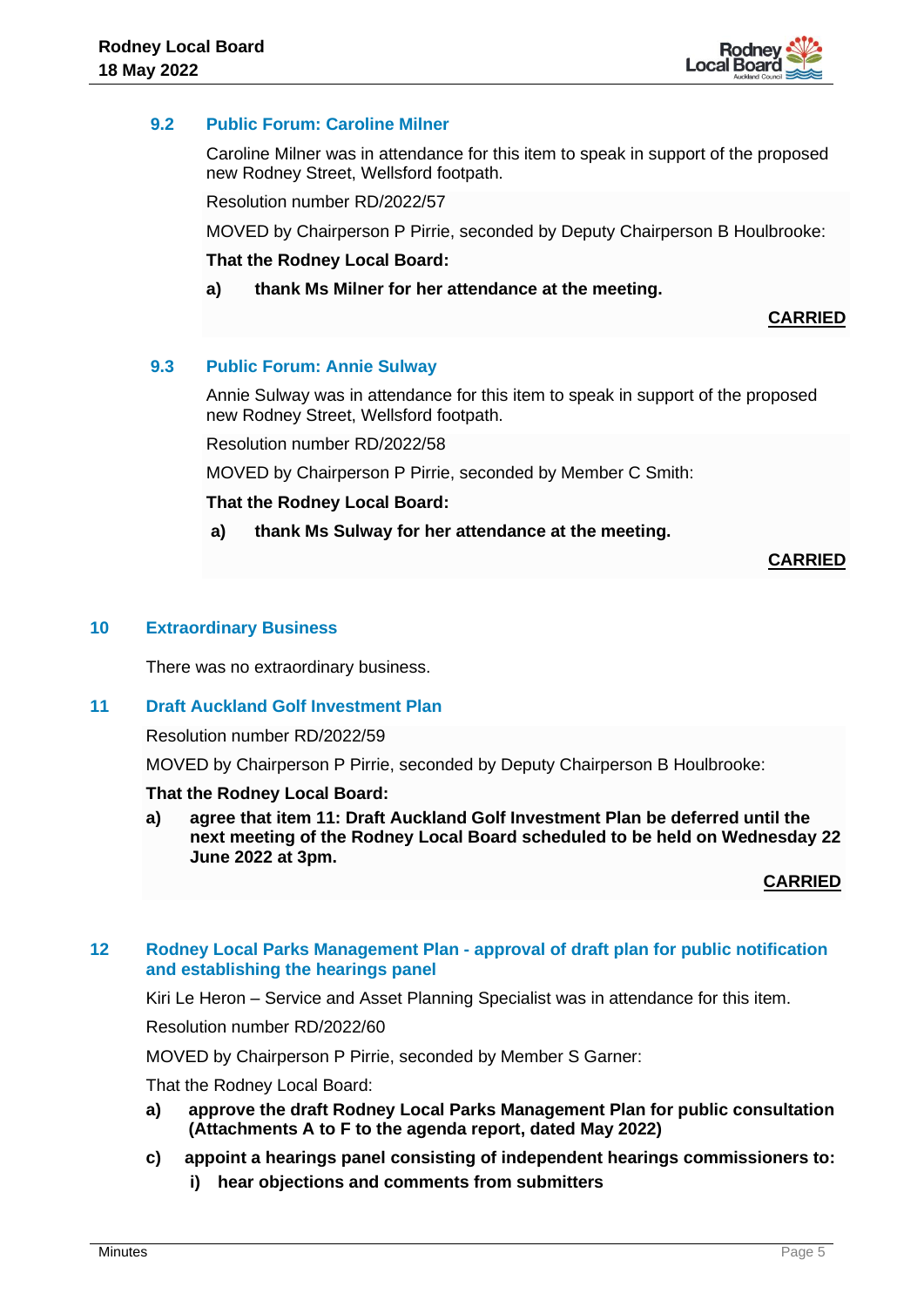

- **ii) consider the extent to which objections and comments should be allowed or accepted, or disallowed or not accepted**
- **iii) make recommendations to the local board about amendments to the draft Rodney Local Parks Management Plan following the hearings process**
- **d) delegate to the local board chairperson and deputy chairperson the power to select independent hearings commissioners**
- **e) note that the decision to approve the final Rodney Local Parks Management Plan will remain with the local board.**

**CARRIED**

Resolution number RD/2022/61

MOVED by Chairperson P Pirrie, seconded by Member C Smith:

## **That the Rodney Local Board:**

**b) delegate to the local board chairperson and deputy chairperson approval of minor amendments to the draft Rodney Local Parks Management Plan, prior to public notification**

**A division was called for, voting on which was as follows:**

| <u>For</u>                             | <b>Against</b>           |
|----------------------------------------|--------------------------|
| <b>Member B Bailey</b>                 | <b>Member T Holdgate</b> |
| <b>Member S Garner</b>                 | <b>Member C Smith</b>    |
| <b>Member D Hancock</b>                |                          |
| <b>Deputy Chairperson B Houlbrooke</b> |                          |
| <b>Member L Johnston</b>               |                          |
| <b>Member V Kenny</b>                  |                          |
| <b>Chairperson P Pirrie</b>            |                          |

# **The motion was declared CARRIED by 7 votes to 2.**

# **CARRIED**

**Abstained**

For clarity, the resolution reads as follows:

- a) approve the draft Rodney Local Parks Management Plan for public consultation (Attachments A to F to the agenda report, dated May 2022)
- b) delegate to the local board chairperson and deputy chairperson approval of minor amendments to the draft Rodney Local Parks Management Plan, prior to public notification
- c) appoint a hearings panel consisting of independent hearings commissioners to:
	- i) hear objections and comments from submitters
	- ii) consider the extent to which objections and comments should be allowed or accepted, or disallowed or not accepted
	- iii) make recommendations to the local board about amendments to the draft Rodney Local Parks Management Plan following the hearings process
- d) delegate to the local board chairperson and deputy chairperson the power to select independent hearings commissioners
- e) note that the decision to approve the final Rodney Local Parks Management Plan will remain with the local board.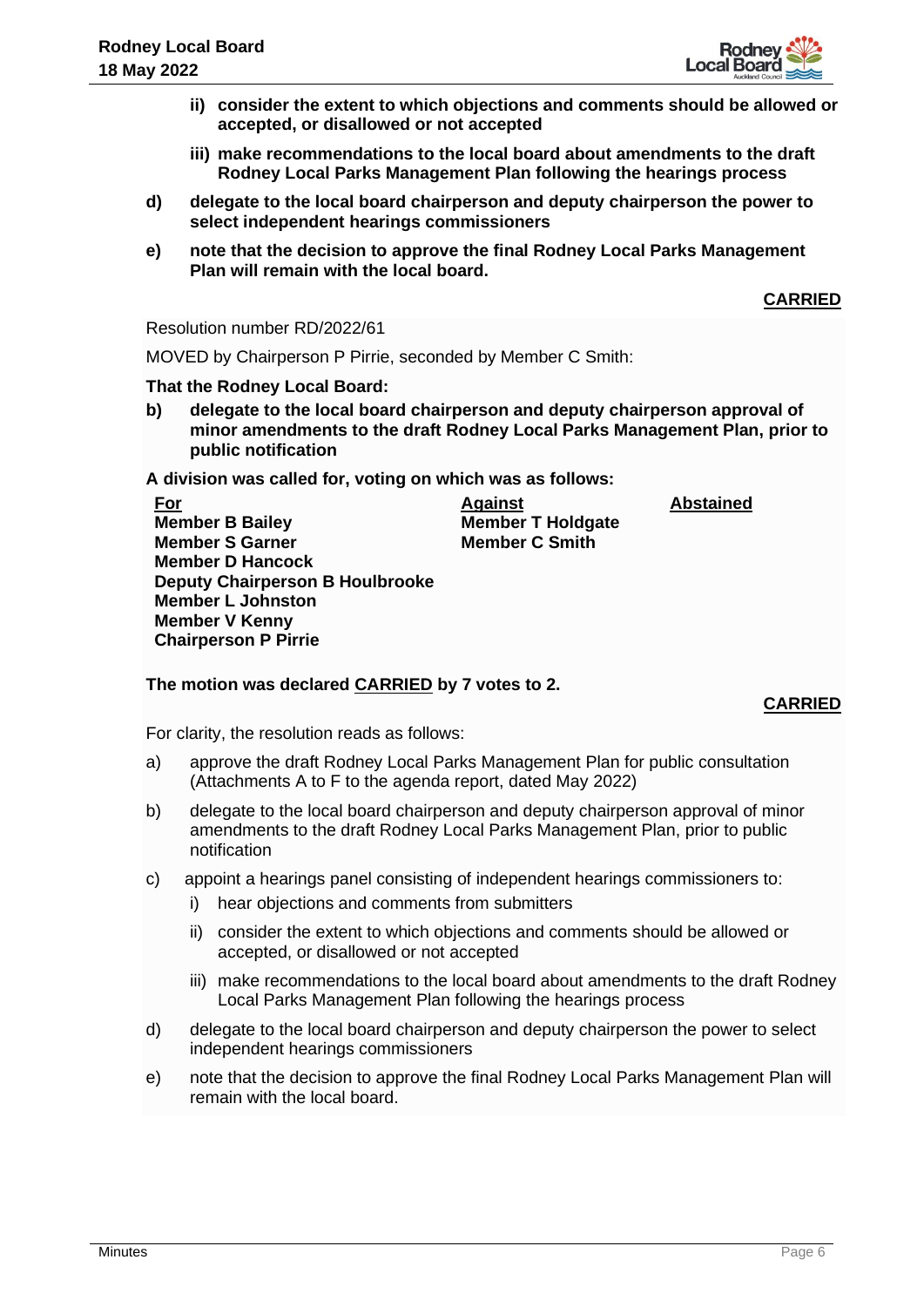

## **13 Grant a community lease to Kumeū Cricket Club Incorporated for land at Huapai Recreation Reserve, Huapai**

Karen Walby – Community Lease Specialist was in attendance for this item.

Resolution number RD/2022/62

MOVED by Chairperson P Pirrie, seconded by Member D Hancock:

## **That the Rodney Local Board:**

- **a) grant Kumeū Cricket Club Incorporated a new community lease for land comprising 408 square metres (more or less) located at Huapai Recreation Reserve, Huapai legally described as Lot 1 Deposited Plan 54548 and Part Lot 25 Deposited plan 14792 (Attachment A to the agenda report), subject to the following terms and conditions:**
	- **i) term – 10 years, commencing 19 May 2022, with one 10 year right of renewal**
	- **ii) rent – \$1.00 plus GST per annum if demanded**
	- **iii) an early termination clause for the benefit of the club to provide council as landlord with 12 months written notice to allow for any future multi-sports facility on the reserve**
	- **iv) a community outcomes plan will be appended as a schedule to the lease agreement**
- **b) approve the Kumeū Cricket Club Incorporated Community Outcomes Plan (Attachment B to the agenda report)**
- **c) note that all other terms and conditions will be in accordance with the Reserves Act 1977 and the Auckland Council Community Occupancy Guidelines 2012.**

**CARRIED**

## **14 Endorsing Business Improvement District (BID) target rate grants for 2022/2023**

Chairperson P Pirrie declared an interest in this item and took no part in the discussion or voting.

The chairperson, P Pirrie vacated the chair in favour of the deputy chairperson, B Houlbrooke and left the meeting at 4.23pm.

#### **Ngā tūtohunga Recommendation/s**

That the Rodney Local Board:

- a) recommends to the Governing Body the setting of the targeted rates for inclusion in the Annual Budget 2022/2023 for the following Business Improvement District programmes:
	- i) \$180,000 for North West Country Incorporated
	- ii) \$142,000 for One Mahurangi Business Association Incorporated.

Note: The deputy chairperson deferred the item to be considered later in the meeting.

Deputy Chairperson B Houlbrooke vacated the chair. Chairperson P Pirrie returned to the meeting and resumed the chair at 4.32pm.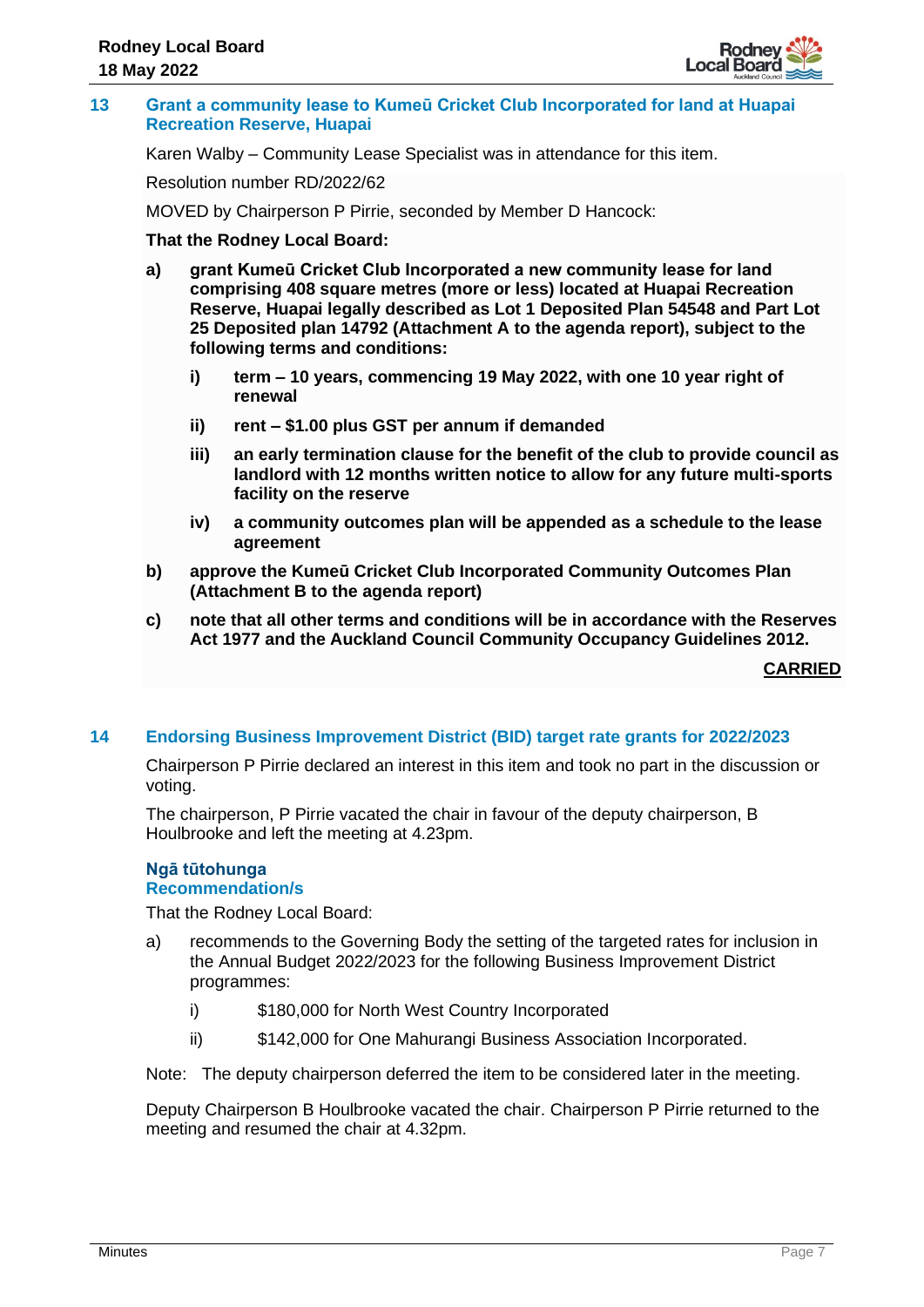

**15 Commissioning an assessment of reallocating Ngāroto Lakes reserves and seeking local board views on reclassification of part of Muriwai Regional Park**

Jo Mackay – Project Manager was in attendance for this item.

Resolution number RD/2022/63

MOVED by Member S Garner, seconded by Member B Bailey:

**That the Rodney Local Board:**

- **a) request that the Parks, Arts, Community and Events Committee commission an assessment of the merits of reallocating Ngāroto Lakes Reserve as regional park land to become part of Te Ārai Regional Park**
- **b) support the proposed reclassification of land at Ōtakamiro Point / Maukatia Bay, Muriwai Regional Park from recreation to scenic (s.19(1)(b)) reserve, noting that one submission from the Auckland Hang Gliding and Paragliding Club opposes this proposed reclassification.**

**CARRIED**

## **16 Auckland Transport update on additional footpaths for delivery under the Rodney Transport Targeted Rate and cost increase for Rodney Street footpath**

Duminda Wijayasinghe – Programme Director was in attendance for this item.

Resolution number RD/2022/64

MOVED by Deputy Chairperson B Houlbrooke, seconded by Chairperson P Pirrie:

#### **That the Rodney Local Board:**

**a) approve an additional \$7.68 million for investigation, design and construction of 12 new footpaths.**

## **A division was called for, voting on which was as follows:**

| <u>For</u>                             | <b>Against</b> | <b>Abstained</b> |
|----------------------------------------|----------------|------------------|
| <b>Member B Bailey</b>                 |                |                  |
| <b>Member S Garner</b>                 |                |                  |
| <b>Member D Hancock</b>                |                |                  |
| <b>Member T Holdgate</b>               |                |                  |
| <b>Deputy Chairperson B Houlbrooke</b> |                |                  |
| <b>Member L Johnston</b>               |                |                  |
| <b>Member V Kenny</b>                  |                |                  |
| <b>Chairperson P Pirrie</b>            |                |                  |
| <b>Member C Smith</b>                  |                |                  |
|                                        |                |                  |
|                                        |                |                  |

## **The motion was declared CARRIED by 9 votes to 0.**

Resolution number RD/2022/65

MOVED by Member C Smith, seconded by Member S Garner:

#### **That the Rodney Local Board:**

**b) approve an additional \$1.574 million to complete detailed design and construction of the Rodney Street, Wellsford, footpath (inclusive of a pedestrian bridge over the rail corridor).**

**A division was called for, voting on which was as follows:**

| <u>For</u>             | <b>Against</b> | <b>Abstained</b> |
|------------------------|----------------|------------------|
| <b>Member B Bailey</b> |                |                  |
| <b>Member S Garner</b> |                |                  |

**CARRIED**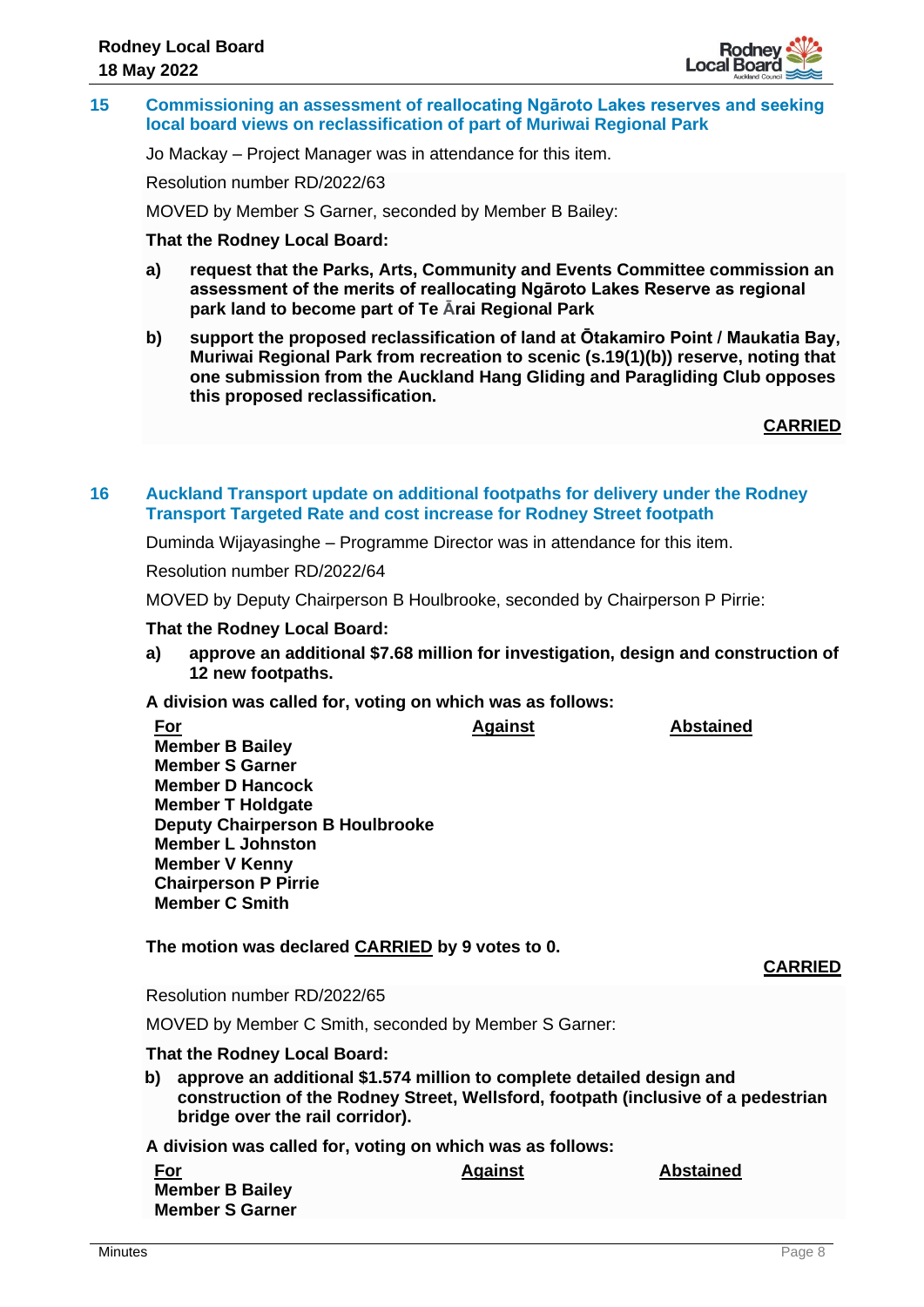

**Member D Hancock Member T Holdgate Deputy Chairperson B Houlbrooke Member L Johnston Member V Kenny Chairperson P Pirrie Member C Smith**

**The motion was declared CARRIED by 9 votes to 0.**

**CARRIED**

Note: Consideration of Item 14 was continued at this point.

# **14 Endorsing Business Improvement District (BID) target rate grants for 2022/2023 (continuted)**

Chairperson P Pirrie declared an interest in this item and took no part in the discussion or voting.

The chairperson, P Pirrie vacated the chair in favour of the deputy chairperson, B Houlbrooke and left the meeting at 4.51pm.

Claire Siddens – Principal Advisor was in attendance for this item.

Resolution number RD/2022/66

MOVED by Deputy Chairperson B Houlbrooke, seconded by Member B Bailey:

## **That the Rodney Local Board:**

- **a) recommends to the Governing Body the setting of the targeted rates for inclusion in the Annual Budget 2022/2023 for the following Business Improvement District programmes:**
	- **i) \$180,000 for North West Country Incorporated**
	- **ii) \$142,000 for One Mahurangi Business Association Incorporated.**

#### **CARRIED**

Deputy Chairperson B Houlbrooke vacated the chair. Chairperson P Pirrie returned to the meeting and resumed the chair at 4.55pm

## **17 Local board feedback on Auckland Transport's proposed speed limit changes**

Xinghao Chen - Senior Transportation Engineer was in attendance for this item.

Resolution number RD/2022/67

MOVED by Member S Garner, seconded by Member C Smith:

## **That the Rodney Local Board:**

**a) request Auckland Transport staff provide an updated and amended report with the correct speed limit changes proposed as part of Phase Three of Auckland Transport's Safe Speeds Programme to the local board members and delegate to Members B Houlbrooke and L Johnston to approve the local board feedback.**

## **CARRIED**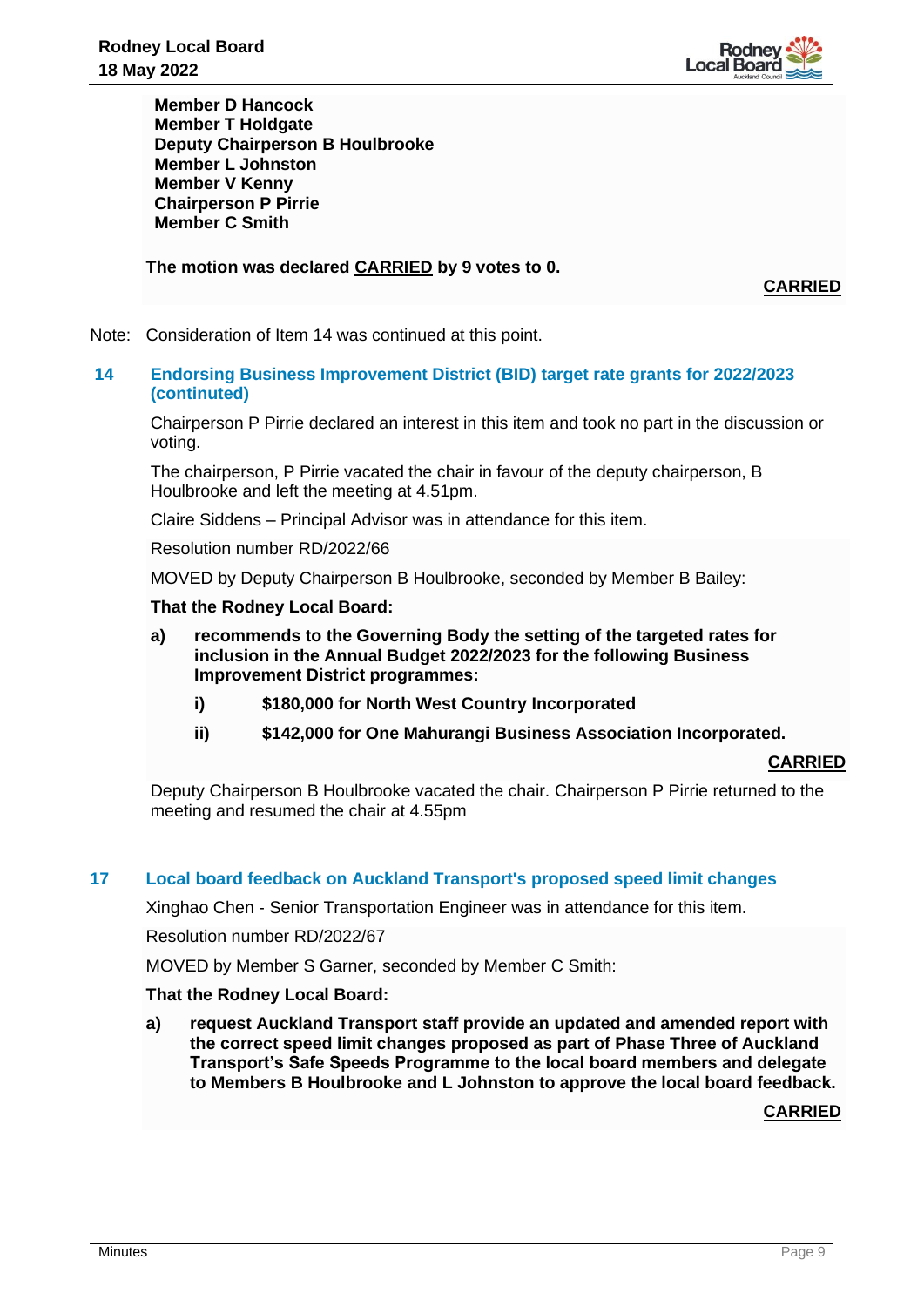

## **18 Auckland Council's Quarterly Performance Report: Rodney Local Board for quarter three 2021/2022**

Mark Purdie – Manager Local Board Financial Advisors was in attendance for this item.

Resolution number RD/2022/68

MOVED by Member B Bailey, seconded by Member C Smith:

## **That the Rodney Local Board:**

- **a) receive the Auckland Council Quarterly Performance Report: Rodney Local Board for quarter three ending 31 March 2022**
- **b) approve the reallocation of \$5000 of Locally Driven Initiative operating funding from the following project to complete additional work on 'Green Road – deliver outcomes identified in the masterplan' (project ID 2673):**

**i) Project ID 2708 – Rodney – deliver community-led projects – professional services**.

**CARRIED**

## **19 Rodney Ward Councillor update**

Ward Councillor Greg Sayers was in attendance for this item.

Resolution number RD/2022/69

MOVED by Chairperson P Pirrie, seconded by Member C Smith:

#### **That the Rodney Local Board:**

**a) receive Councillor Sayers' update on the activities of the Governing Body.**

**CARRIED**

## **20 Governance forward work calendar**

Resolution number RD/2022/70

MOVED by Chairperson P Pirrie, seconded by Deputy Chairperson B Houlbrooke:

## **That the Rodney Local Board:**

**a) note the governance forward work calendar.**

**CARRIED**

#### **21 Rodney Local Board workshop records**

Resolution number RD/2022/71

MOVED by Chairperson P Pirrie, seconded by Member D Hancock:

## **That the Rodney Local Board:**

**a) note the workshop records for 13, 14 April, and 4, 11 May 2022.**

**CARRIED**

## **22 Consideration of Extraordinary Items**